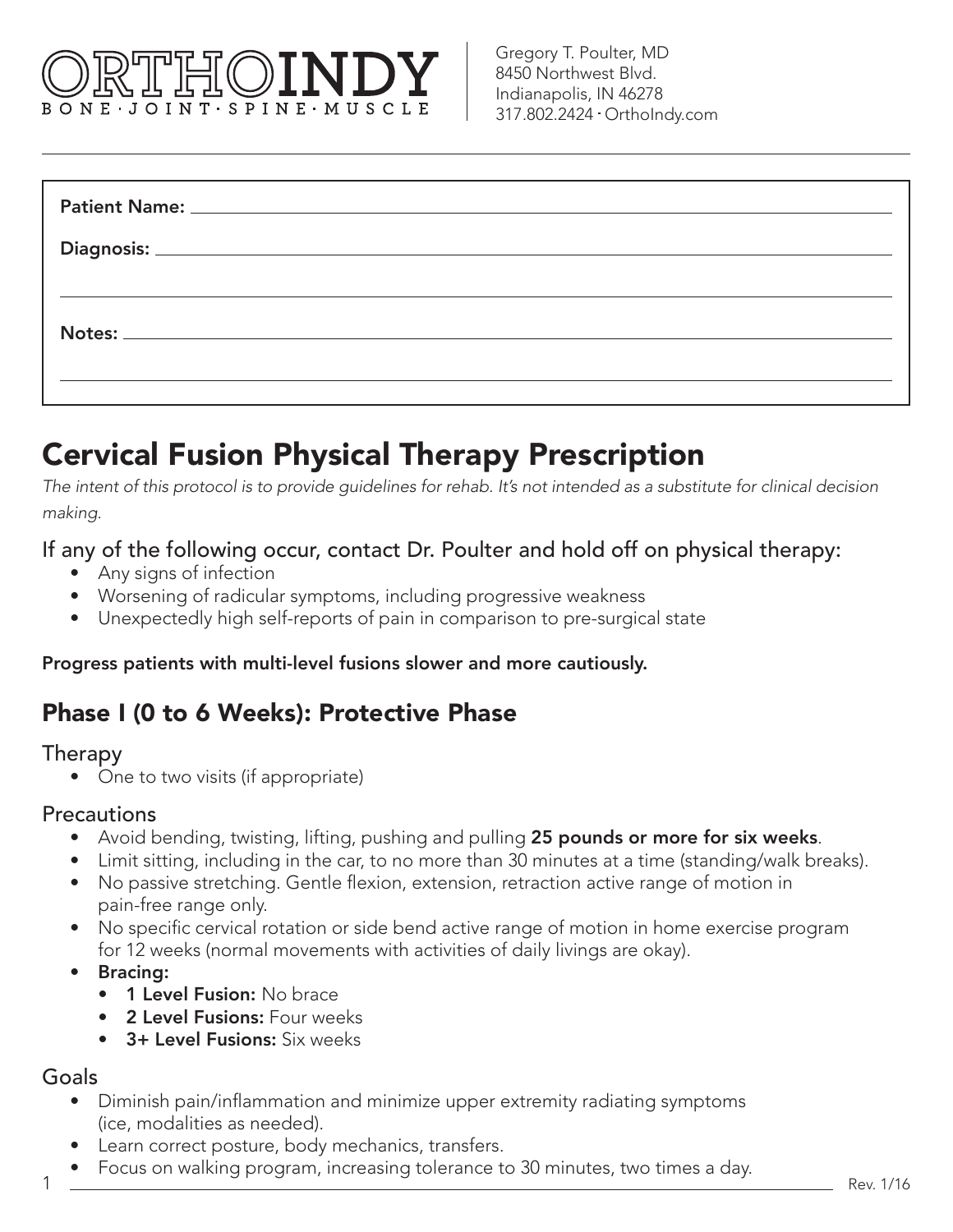#### Education

- Postural Education: Sitting posture with lumbar roll at all times; frequent change in positions; avoid prolonged flexion (books, phones, tablets, etc.); sleeping positions
- Body Mechanics: Light lifting, transfers (include log rolling), positioning, etc.
- Driving: When off narcotic pain medicine and out of collar

#### **Exercises**

- **Cardio:** Zero to two weeks walking or stationary bike two times a day, 10 minutes each to start
- Deep Cervical Flexors: Emphasis on neuromuscular control, 10" isometrics to start
- Scapular Retractions: Emphasis on neuromuscular control (eliminate shrug)
- Isometrics: Zero to four weeks gentle cervical extensions, flex, rotation, side bend
- Cervical Active Range of Motion: Gentle, pain-free range only
- Light Stretching: Only pecs (eg.: supine over towel) and seated thoracic extensions

Aquatic Physical Therapy *(less than four weeks if available once incision has healed)*

- Transverse abdominis bracing during all exercises and good head position.
- Walking all directions, balance, lower extremity strengthening (no upper extremity resistance strength until six weeks).

# Phase II (6 to 12 Weeks): Strengthening Phase

#### Therapy

• Starting at week six, two to three times per week, four or more times a weeks

#### **Precautions**

- Keep spine in neutral and good posture for strengthening with a focus on proper neuromuscular control.
- Radiographically healed at three months, progress as tolerated.

#### **Goals**

- Patient to have proper neuromuscular control and posture with stabilization and strength exercises
- Initiate light strengthening and progress to independent with long term home exercise program
- Release soft tissue restrictions/muscle spasm/scar
- Body mechanics review
- Increase aerobic endurance to 30 minutes

#### **Strength**

*Only initiate these once patient can complete Phase I exercises. Then begin with light resistance and slowly prog*ress. Emphasize good posture during each exercise and correct muscle firing of scapula stabilizers and transverse *abdominis. (This is not a complete list.)*

#### • Postural/Scapula Strengthening

- Prone scapula strengthening
- Theraband rows, extensions, external rotation, horizontal abductions, etc.
- • Transverse abdominis isometrics first, then progression
- Machine rows, lat pull down (keep bar in front of head), free motion machine, etc.
- Cervical Postural Strengthening
	- Prone on elbows, quadruped, modified plank position with 10" retraction isometrics
	- • Swiss Ball: seated, quadruped stabilization exercises
	- Seated retractions against Theraband

#### • Aquatic Exercises

• Can add upper extremity flexion/extension, upper extremity abduction/adduction, biceps, triceps, rows